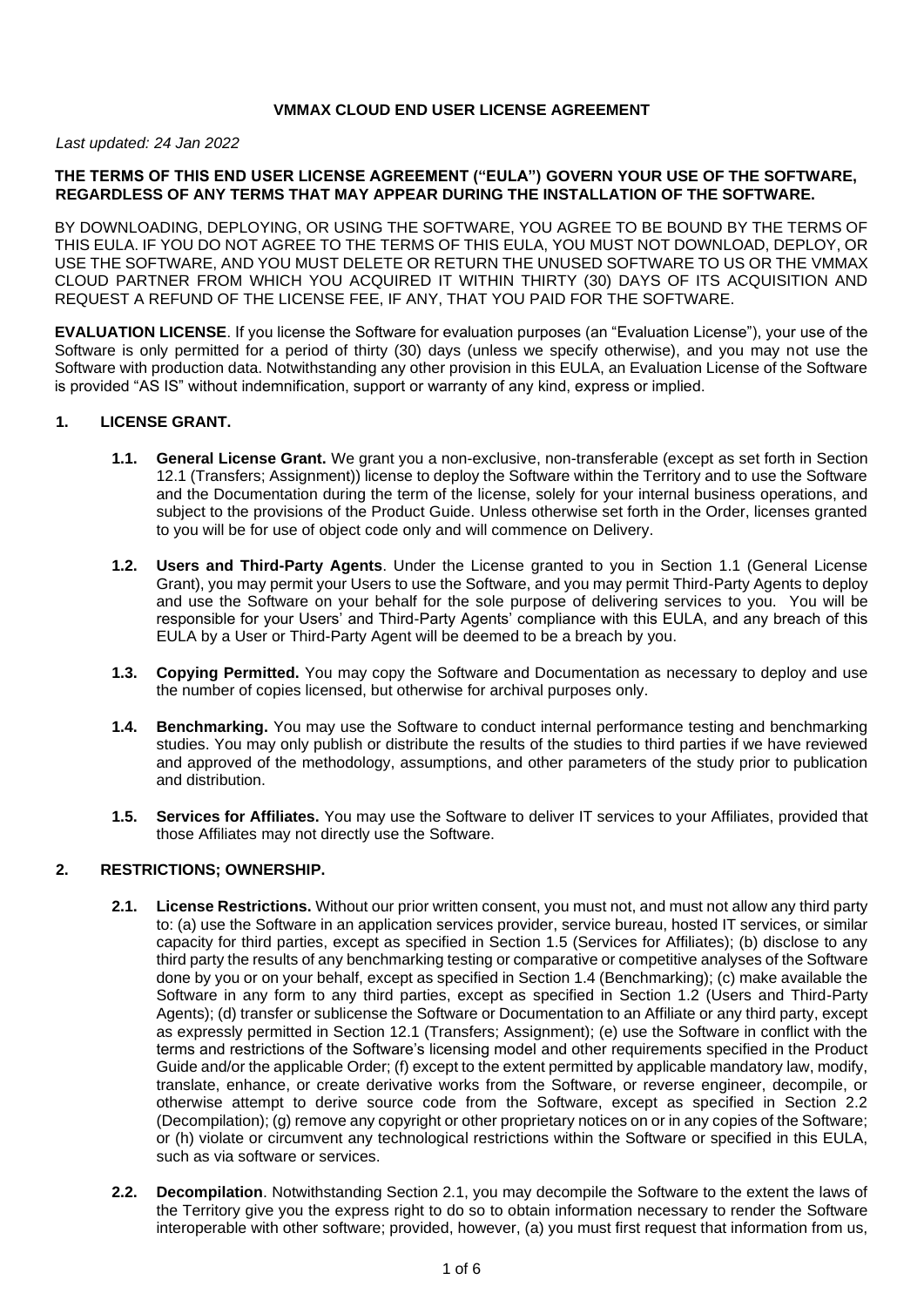(b) you must provide all reasonably requested information to allow us to assess your claim, and (c) we may, in our discretion, provide that interoperability information to you, impose reasonable conditions (including a reasonable fee) on that use of the Software, or offer to provide alternatives to reduce any potential adverse impact on our proprietary rights in the Software.

- **2.3. Ownership.** The Software and Documentation (including all copies and portions), all improvements, enhancements, modifications and derivative works of the Software or Documentation, and all Intellectual Property Rights in the Software and Documentation, are and will remain the sole and exclusive property of vmmax CLOUD and its licensors. Your rights to deploy and use the Software and Documentation are limited to those expressly granted in this EULA and any applicable Order. No other rights are implied with respect to the Software, Documentation, or any related Intellectual Property Rights. You are not authorized to use (and must not permit any third party to use) the Software or Documentation except as expressly authorized by this EULA or the applicable Order. We reserve all rights not expressly granted to you. We do not transfer any ownership rights in any Software or Documentation.
- **2.4. Guest Operating Systems.** Some Software allows Guest Operating Systems and application programs to run on a computer system. You acknowledge that you are responsible for obtaining and complying with any licenses necessary to operate any third-party software.
- **3. ORDER.** Your Order is subject to this EULA. No Orders are binding on us until we accept them. Orders for Software are deemed accepted upon Delivery of the Software included in the Order. Purchase orders issued to us do not have to be signed by you to be valid and enforceable. All Orders are non-refundable and noncancellable except as expressly provided in this EULA. Any refunds to which you are entitled under this EULA will be remitted to you or to the vmmax CLOUD partner from which you purchased your Software license.
- **4. RECORDS AND AUDIT.** You must maintain accurate records of your use of the Software sufficient to show compliance with the terms of this EULA. We have the right to audit those records and your use of the Software to confirm compliance with the terms of this EULA. That audit is subject to reasonable prior notice and will not unreasonably interfere with your business activities. We may conduct no more than one (1) audit in any twelve (12) month period, and only during normal business hours. You must reasonably cooperate with us, and any third-party auditor and you must, without prejudice to our other rights, address any non-compliance identified by the audit by paying additional fees. You must reimburse us for all reasonable costs of the audit if the audit reveals either underpayment of more than five (5%) percent of the Software fees payable by you for the period audited, or that you have materially failed to maintain accurate records of Software use.
- **5. SUPPORT SERVICES.** Support and subscription services for the Software **("Support Services**") are provided pursuant to the Support

Services Terms and are not subject to this EULA. You have no rights to any updates, upgrades or extensions or enhancements to the Software unless you separately purchase Support Services, or they are included with your purchase of a license to the Software as provided in the Product Guide.

# **6. WARRANTIES.**

- **6.1. Software Warranty: Duration and Remedy.** We warrant that the Software will, for a period of ninety (90) days following notice of availability for electronic download or delivery ("**Warranty Period**"), substantially conform to the applicable Documentation, provided that the Software: (a) has been properly installed and used at all times in accordance with the applicable Documentation; and (b) has not been modified or added to by persons other than us or our authorized representative. We will, at our own expense and as our sole obligation and your exclusive remedy for any breach of this warranty, either replace the Software or correct any reproducible error in the Software reported by you in writing during the Warranty Period. If we determine that we are unable to correct the error or replace the Software, we will refund the fees paid for that Software, and the License for that Software will terminate.
- **6.2. Disclaimer of Warranty.** OTHER THAN THE LIMITED WARRANTY IN SECTION 6.1, TO THE MAXIMUM EXTENT PERMITTED BY LAW, WE, FOR OURSELVES AND ON BEHALF OF OUR SUPPLIERS, DISCLAIM ALL WARRANTIES WHETHER EXPRESS, IMPLIED, OR STATUTORY, INCLUDING ANY WARRANTIES OF MERCHANTABILITY, SATISFACTORY QUALITY, FITNESS FOR A PARTICULAR PURPOSE, TITLE, AND NON-INFRINGEMENT, AND ANY WARRANTY ARISING FROM COURSE OF DEALING OR

COURSE OF PERFORMANCE, RELATING TO THE SOFTWARE AND DOCUMENTATION. NEITHER WE NOR OUR SUPPLIERS WARRANT THAT THE SOFTWARE WILL OPERATE UNINTERRUPTED, THAT IT WILL BE FREE FROM DEFECTS OR ERRORS, OR THAT IT WILL MEET (OR IS DESIGNED TO MEET) YOUR BUSINESS REQUIREMENTS.

## **7. INTELLECTUAL PROPERTY INDEMNIFICATION**.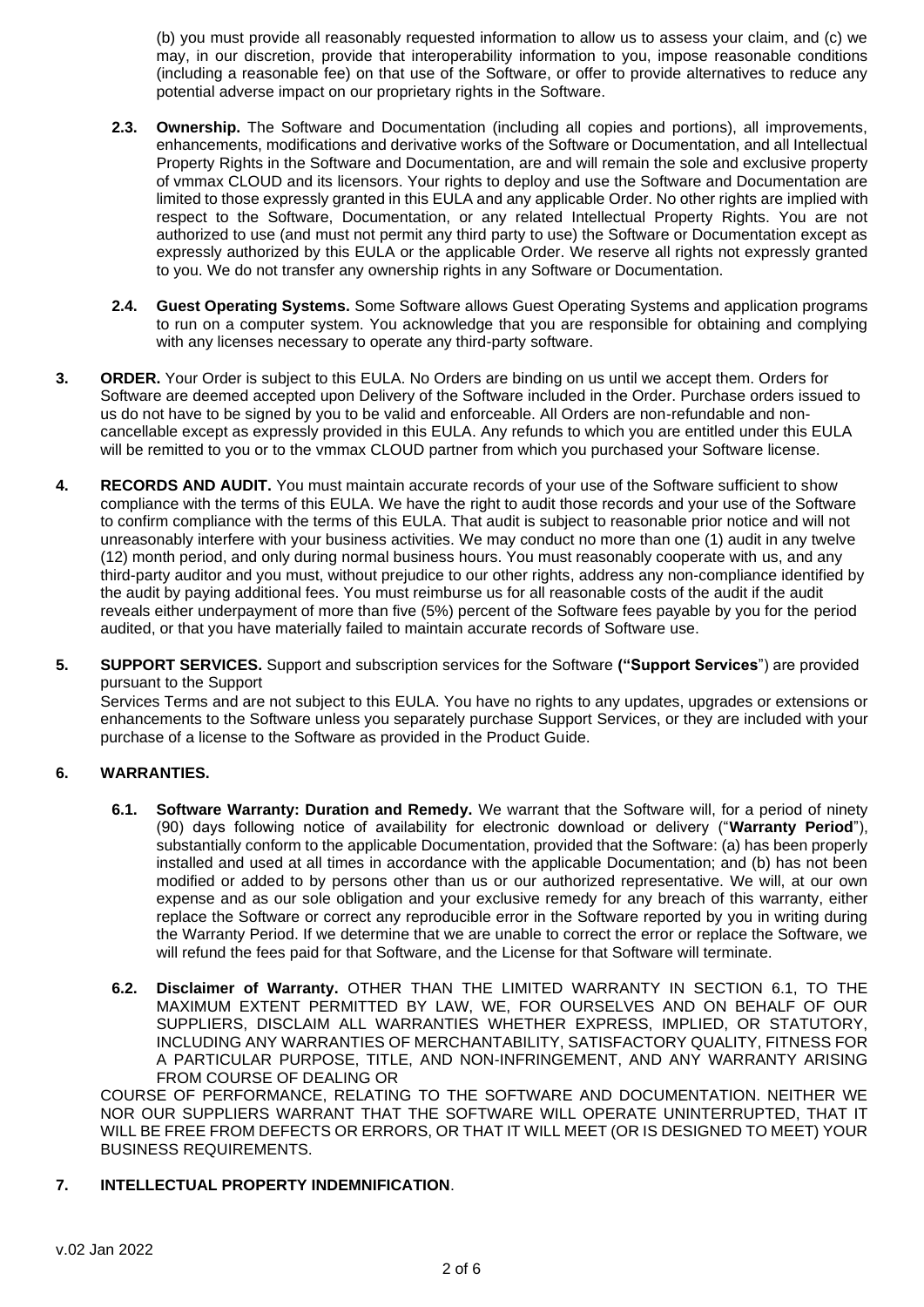- **7.1. Defense and Indemnification.** Subject to the remainder of this Section 7, we will: (a) defend you against any Infringement Claim; and (b) indemnify you from all fines, damages, and costs finally awarded against you by a court of competent jurisdiction or a government agency, or agreed to in a settlement, with regard to any Infringement Claim. These obligations are applicable only if you: (i) provide us with notice of the Infringement Claim within a reasonable period after learning of the claim (provided that any delay in providing the notice will relieve us of our indemnification obligations only to the extent that the delay prejudices us); (ii) allow us sole control over the defense and settlement of the Infringement Claim; and (iii) reasonably cooperate in response to our requests for assistance with regard to the Infringement Claim. We will not, without your prior written consent, which may not be unreasonably withheld, conditioned, or delayed, enter into any settlement of any Infringement Claim that obligates you to admit any liability or to pay any unreimbursed amounts to the claimant. You may not settle or compromise any Infringement Claim without our prior written consent.
- **7.2. Remedies.** If the Software becomes, or in our opinion is likely to become, the subject of an Infringement Claim, we will, at our option and expense: (a) procure the rights necessary for you to keep using the Software; or (b) modify or replace the Software to make it no-infringing; or (c) terminate the License to the affected Software and discontinue the related Support Services, and, upon your certified

deletion of the affected Software, refund: (i) for a Perpetual License, the fees paid for the License to the affected Software, less straight-line depreciation over a three (3) year useful life beginning on the date of Delivery of the Software and any unused, prepaid fees for Support Services, or (ii) for Subscription Software, any prepaid fees, prorated for the remaining portion of the then-current Subscription Term.

- **7.3. Exclusions.** We will have no obligation under this Section 7 or otherwise with respect to any Infringement Claim based on: (a) combination of the Software with non-vmmax products or content; (b) use for a purpose or in a manner for which the Software was not designed; (c) use of any older version of the Software when use of a newer version would have avoided the infringement; (d) any modification to the Software other than those made by us or with our express written approval; (e) any claim that relates to open source software or freeware technology or any derivative or other adaptations thereof that is not embedded by us into the Software; or (f) any Software provided on a no charge, beta, or evaluation basis.
- **7.4.** TO THE EXTENT PERMITTED BY APPLICABLE LAW, THIS SECTION 7 STATES YOUR SOLE AND EXCLUSIVE REMEDY AND OUR ENTIRE LIABILITY FOR ANY INFRINGEMENT CLAIMS.

# **8. LIMITATION OF LIABILITY.**

**8.1. Disclaimer.** TO THE MAXIMUM EXTENT PERMITTED BY LAW, IN NO EVENT WILL WE BE LIABLE FOR ANY LOST PROFITS OR BUSINESS OPPORTUNITIES, LOSS OF USE, LOSS OF CONTENT OR DATA FOR ANY REASON (INCLUDING POWER OUTAGES, SYSTEM FAILURES, OR OTHER INTERRUPTIONS), LOSS OF REVENUE, LOSS OF GOODWILL, BUSINESS INTERRUPTION, OR

FOR ANY INDIRECT, SPECIAL, INCIDENTAL, OR CONSEQUENTIAL DAMAGES UNDER ANY THEORY OF LIABILITY, WHETHER

BASED IN CONTRACT, TORT, NEGLIGENCE, PRODUCT LIABILITY, OR OTHERWISE. THIS LIMITATION WILL APPLY

REGARDLESS OF WHETHER A PARTY HAS BEEN ADVISED OF THE POSSIBILITY OF THOSE DAMAGES AND REGARDLESS OF

WHETHER ANY REMEDY FAILS OF ITS ESSENTIAL PURPOSE. BECAUSE SOME JURISDICTIONS DO NOT ALLOW THE EXCLUSION OR LIMITATION OF LIABILITY FOR CONSEQUENTIAL OR INCIDENTAL DAMAGES, THE FOREGOING LIMITATION MAY NOT APPLY.

- **8.2. Cap on Monetary Liability.** OUR LIABILITY FOR ANY CLAIM UNDER THIS EULA WILL NOT EXCEED THE GREATER OF THE LICENSE FEES YOU PAID FOR THE SOFTWARE GIVING RISE TO THE CLAIM OR \$5000.
- **8.3. Exclusions.** THE LIMITATION OF LIABILITY IN SECTIONS 8.1 AND 8.2 WILL NOT APPLY TO (i) OUR INDEMNIFICATION OBLIGATIONS UNDER SECTION 7 OF THIS EULA OR (ii) ANY LIABILITY WHICH MAY NOT BE EXCLUDED BY LAW.
- **8.4. Further Limitations.** Our suppliers have no liability of any kind under this EULA. You may not bring a claim directly against any of them under this EULA. Our liability with respect to any third-party software embedded in the Software is subject to this Section 8. You may not bring a claim under this EULA more than eighteen (18) months after the cause of action arises.

# **9. TERMINATION.**

**9.1. EULA Term.** The term of this EULA begins on Delivery of the Software and continues until this EULA is terminated in accordance with this Section 9.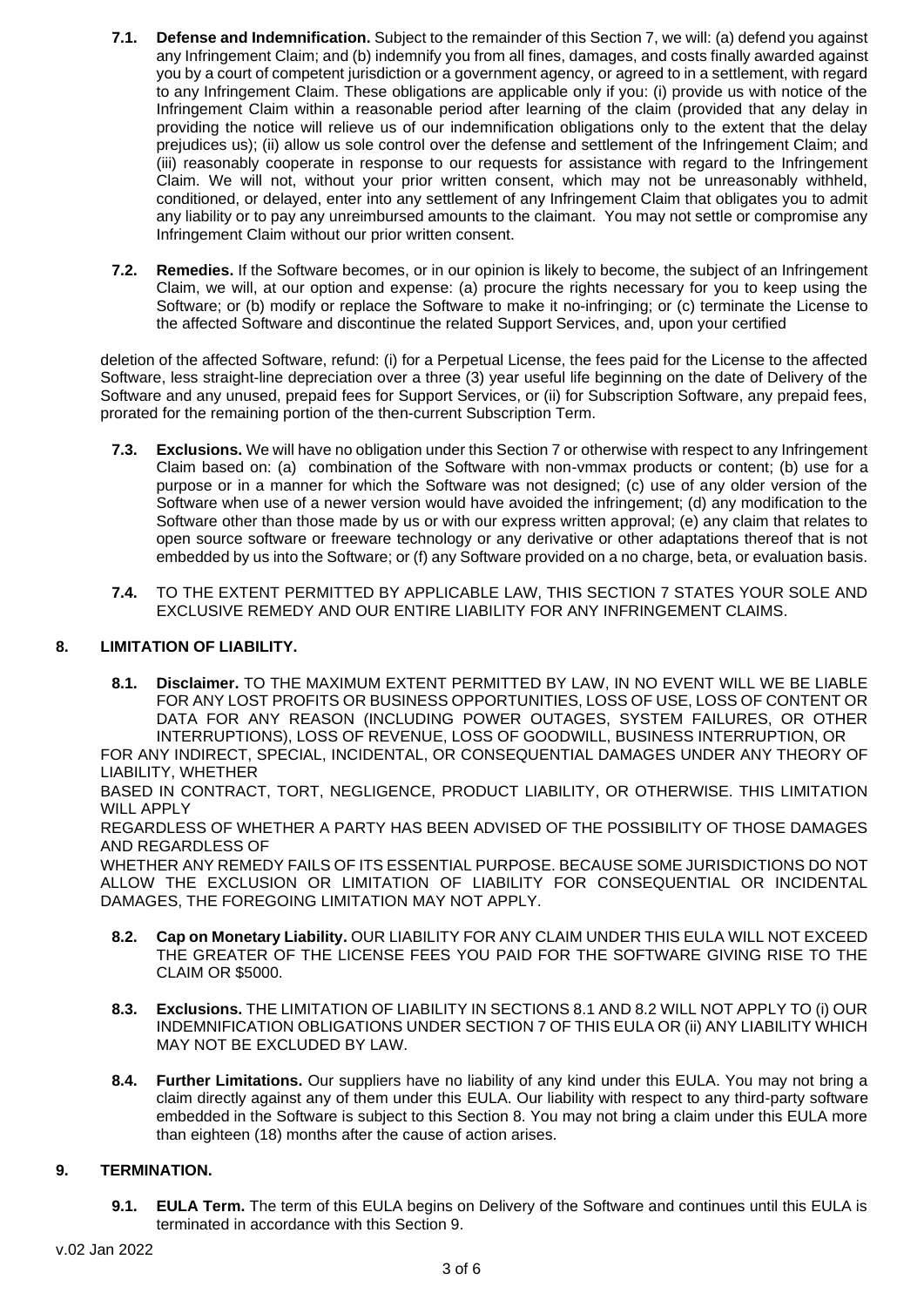- **9.2. Termination for Cause.** We may terminate this EULA effective immediately upon written notice to you if: (a) any payment due under this EULA is not received within ten (10) days after receiving our written notice that payment is past due; (b) you materially breach any other provision of this EULA and fail to cure within thirty (30) days after receipt of our written notice of the breach; (c) you materially breach any provision of this EULA in a manner that cannot be cured; or (d) you terminate or suspend your business.
- **9.3. Termination for Insolvency.** We may terminate this EULA effective immediately upon written notice to you if you become insolvent, admit in writing your inability to pay your debts as they mature, make an assignment for the benefit of creditors, become subject to control of a trustee, receiver or similar authority, or become subject to any bankruptcy or insolvency proceeding.
- **9.4. Effect of Termination.** Upon termination of this EULA: (a) all Licenses to the Software granted to you under this EULA will immediately end; (b) you must stop all use of the Software and return to us or certify destruction of the Software and License Keys (including copies), and (c) you must return or, if we request, destroy, any of our or our suppliers' Confidential Information in your possession or under your control (other than information that must be retained pursuant to law). Any provision that, by its nature and context is intended to survive termination or expiration of the EULA, will survive, including Sections 1.6 (Open-Source Software), 2 (Restrictions; Ownership), 4 (Records and Audit), 6.2 (Software Disclaimer of Warranty), 8 (Limitation of Liability), 9 (Termination), 10 (Confidential Information), 12 (General), 13 (Definitions), and 14 (Terms Applicable to U.S. Federal End Users). Except as otherwise expressly provided in this EULA or as required by applicable law or regulation, termination of this EULA will not entitle you to any refunds, credits, or exchanges.

#### **10. CONFIDENTIAL INFORMATION.**

- **10.1. Protection.** Either party may use Confidential Information of the other party disclosed to it in connection with this EULA to exercise its rights and perform its obligations under this EULA or as otherwise permitted by this EULA. The Recipient will disclose the Discloser's Confidential Information only to the Recipient's employees or contractors who have a need to know the Confidential Information for purposes of this EULA and who are under a duty of confidentiality no less restrictive than as specified in this Section 10. Recipient will protect the Discloser's Confidential Information from unauthorized use, access, or disclosure in the same manner as the Recipient protects its own confidential or proprietary information of a similar nature but with no less than reasonable care.
- **10.2. Exceptions.** The Recipient's obligations under Section 10.1 with respect to any of the Discloser's Confidential Information will terminate if the Recipient can demonstrate that the information: (a) was already rightfully known to the Recipient at the time of disclosure by the Discloser without any obligation of confidentiality; (b) was disclosed to the Recipient by a third party who had the right to make that disclosure without any confidentiality restrictions; (c) is, or through no fault of the Recipient has become, generally available to the public; or (d) was independently developed by Recipient without access to or use of Discloser's Confidential Information. In addition, the Recipient will be allowed to disclose Confidential Information to the extent that disclosure is required by law or by order of a court or similar judicial or administrative body of competent jurisdiction, provided that the Recipient notifies the Discloser of the required disclosure promptly and in writing and cooperates with the Discloser, at the Discloser's request and expense, in any lawful action to contest or limit the scope of the required disclosure.
- **10.3. Injunctive Relief.** Nothing in this EULA limits either party's ability to seek equitable relief.
- **11. ACCOUNT, OPERATIONS AND USAGE DATA.** We collect your contact information and information about your purchase to manage your account and fulfill your Orders. We also process (a) information necessary to facilitate the delivery of the Software, including verifying compliance with the terms of this EULA, invoicing, and providing Support Services, and (b) Software configuration, performance, and usage data for the purposes of improving vmmax CLOUD products and services and user experience, and other analytics purposes as set forth in the Product Guide. To the extent any of that data includes information which identifies an individual, we will process that information in accordance with vmmax's Privacy Notice available at https://vmmax.cloud/privacy

## **12. GENERAL.**

**12.1. Transfers; Assignment.** Except to the extent transfer may not legally be restricted you must not assign this EULA, any Order, or any right or obligation pursuant to this EULA, or delegate any performance under this EULA, without our prior written consent, which consent will not be unreasonably withheld, conditioned, or delayed. Any other attempted assignment or transfer by you will be void. We may use our Affiliates or other suppliers to provide services to you, provided that we remain responsible to you for the performance of the services.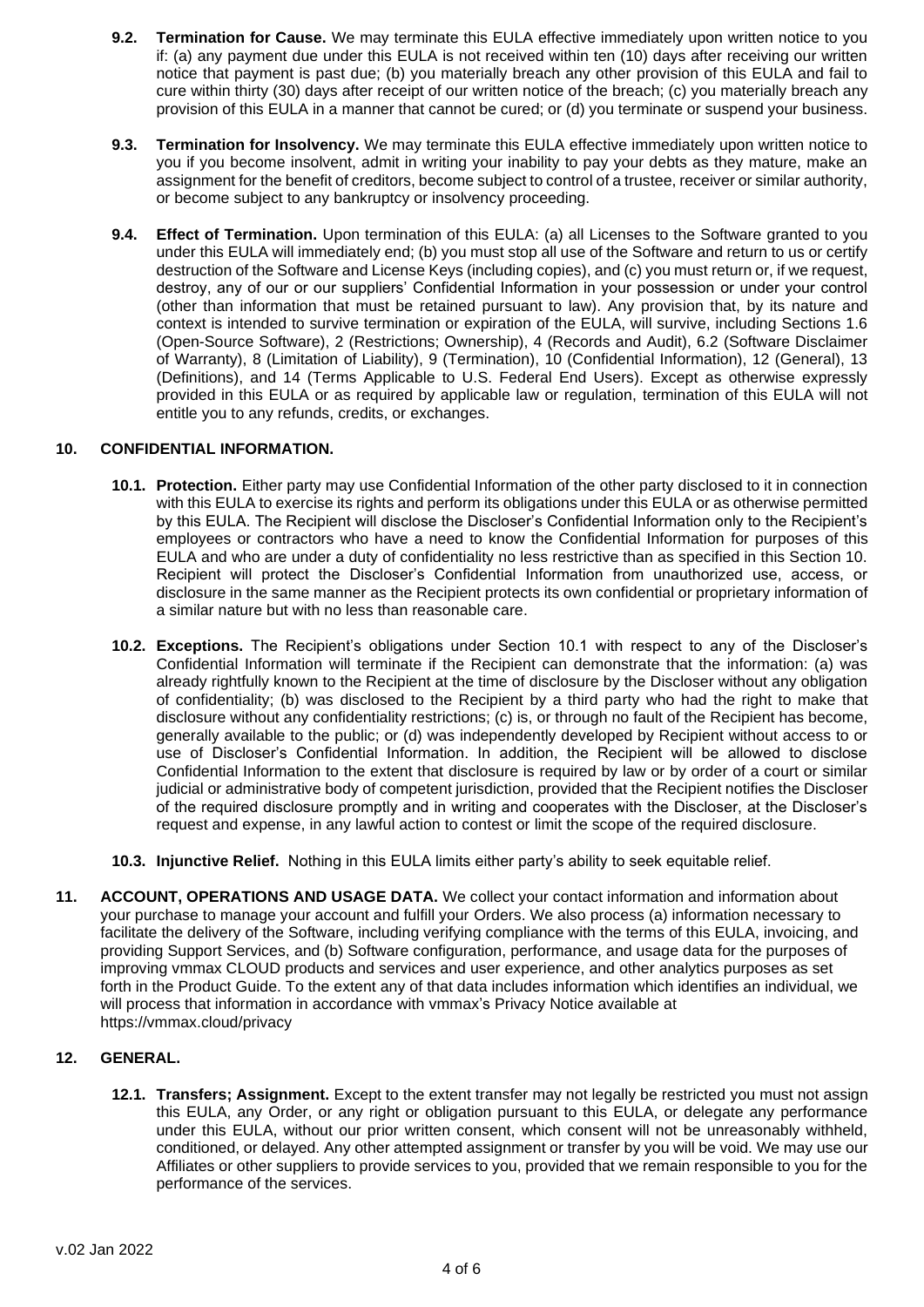- **12.2. Notices.** Any notice by us to you under this EULA will be given: (a) by email to the email address associated with your account, if you have subscribed to this method of receiving notices; or (b) by posting in the vmmax portal. You must direct legal notices or other correspondence to vmmax CLOUD, Ziegelstrasse 9, 72285 Pfalzgrafenweiler, Germany. Attention: Legal Department.
- **12.3. Waiver**. Waiver of a breach of any provision of this EULA will not constitute a waiver of any later breach of that provision, or waiver of a breach of any other provision.
- **12.4. Severability.** If any part of this EULA is held to be invalid or unenforceable, all remaining provisions will remain in force to the extent feasible to effectuate the intent of the parties.
- **12.5. Compliance with Laws.** Each party must comply with all laws applicable to the actions contemplated by this EULA.
- **12.6. Construction.** The headings of sections of this EULA are for convenience and are not to be used in interpreting this EULA**.** As used in this EULA, the word "including" means "including but not limited to".
- **12.7. Language.** This EULA is in English, and the English language version governs any conflict with a translation into any other language.
- **12.8. Governing Law.** If your billing address is in the United States, this EULA is governed by the laws of the State of California and the federal laws of the United States. If your billing address is outside the United States, this EULA is governed by the laws of Ireland. Conflict of law rules are expressly disclaimed. The U.N. Convention on Contracts for the International Sale of Goods does not apply.
- **12.9. Third-Party Rights.** Other than as expressly provided in this EULA, this EULA does not create any rights for any person who is not a party to it, and only persons who are parties to this EULA may enforce any of its terms or rely on any exclusion or limitation contained in it.
- **12.10.Order of Precedence.** In the event of conflict or inconsistency among the Product Guide, this EULA and the Order, the following descending order of precedence applies unless otherwise set forth in an enterprise license agreement: (a) the Product Guide, (b) this

EULA and (c) the Order. This EULA supersedes any conflicting or additional terms and conditions of any purchase order, acknowledgement or confirmation, or other document issued by you for or regarding the Software.

**12.11.Entire Agreement.** This EULA, together with all accepted Orders and the Product Guide, contains the entire agreement of the parties with respect to the subject matter of this EULA and supersedes all previous or contemporaneous communications, representations, proposals, commitments, understandings and agreements, whether written or oral, between the parties regarding its subject matter. This EULA may be amended only in a writing signed by authorized representatives of both parties.

# **13. DEFINITIONS.**

- **13.1.** "**Affiliate**" means, with respect to a party at a given time, an entity that is directly or indirectly controlled by, is under common control with, or controls that party, where "control" means an ownership, voting, or similar interest representing fifty percent (50%) or more of the total interests outstanding of that entity.
- **13.2. "Confidential Information"** means information or materials provided by one party (**"Discloser"**) to the other party ("**Recipient**") which is in tangible form and labelled "confidential" or the like, or information which a reasonable person knew or should have known to be confidential. The following information is considered our Confidential Information whether or not marked or identified as such: (a) License Keys; (b) information regarding our pricing, product roadmaps or strategic marketing plans; and (c) non-public materials relating to the Software.
- **13.3.** "**Delivery**" means either delivery of the physical media (if applicable) or the date you are notified of availability for electronic download.
- **13.4.** "**Documentation**" means that documentation that we generally provide with the Software, as revised by us from time to time, and which may include end user manuals, operation instructions, installation guides, release notes, and on-line help files regarding the use of the Software.
- **13.5. "Guest Operating Systems"** means instances of third-party operating systems licensed by you, installed in a Virtual Machine, and run using the Software.
- **13.6.** "**Infringement Claim**" means any claim by a third party that the Software infringes any patent, trademark or copyright of that third party, or misappropriates a trade secret (but only to the extent that the